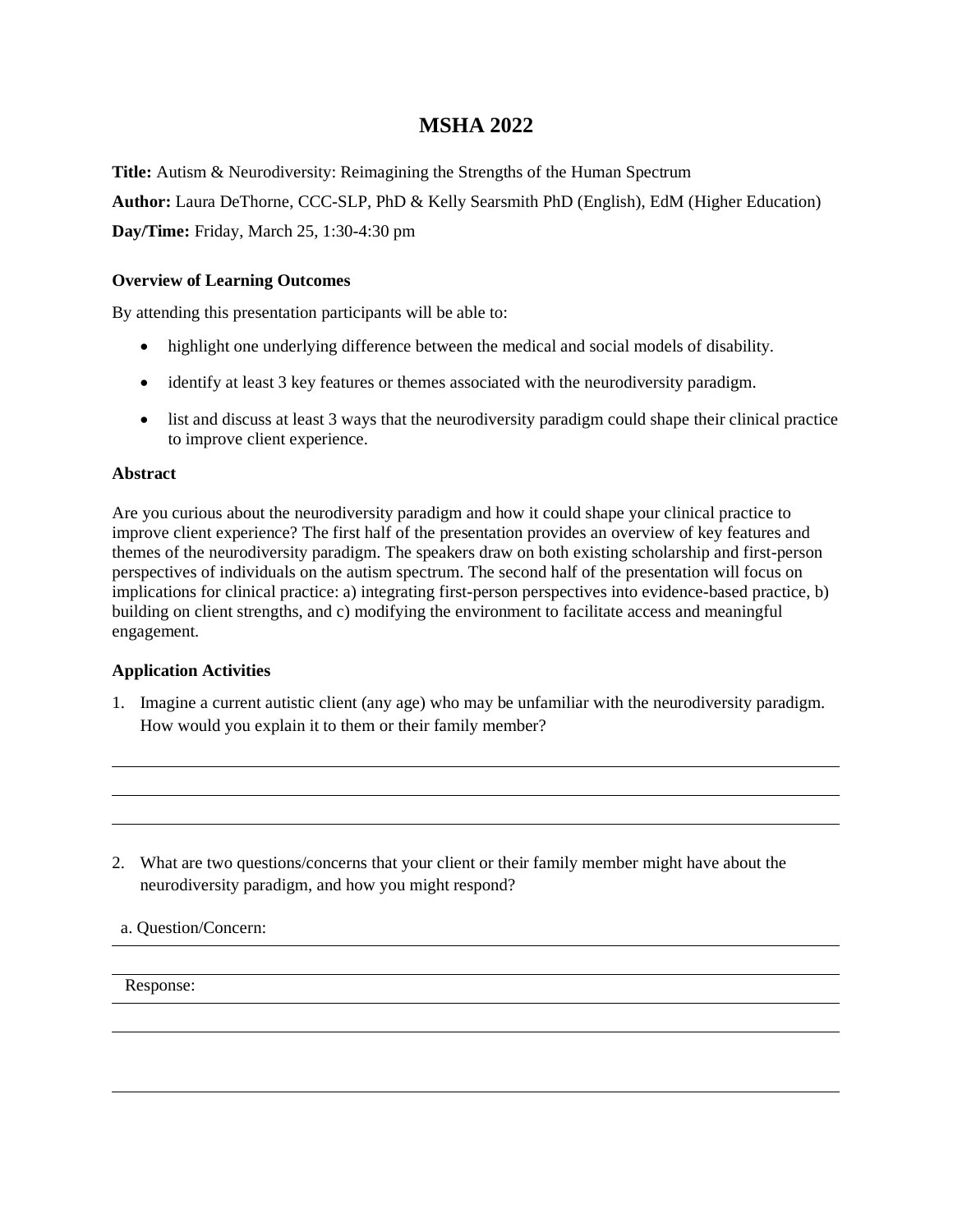b. Question/Concern:

Response:

3. Specify one additional way you could incorporate a first-person autistic perspective into your client's current services.

<u> 1980 - Johann Stoff, deutscher Stoff, der Stoff, der Stoff, der Stoff, der Stoff, der Stoff, der Stoff, der S</u>

- 4. How might you translate the following commonly used descriptors into neurodiversity-affirming language?
	- a. Janelle is high-functioning.
	- b. Micah is hyper-fixated on movies.
	- c. Jude over-reacts when he loses a game.
	- d. Lucy does not demonstrate appropriate social behavior on the playground.
- **5.** Specify at least one environmental change that would help support your client's goals.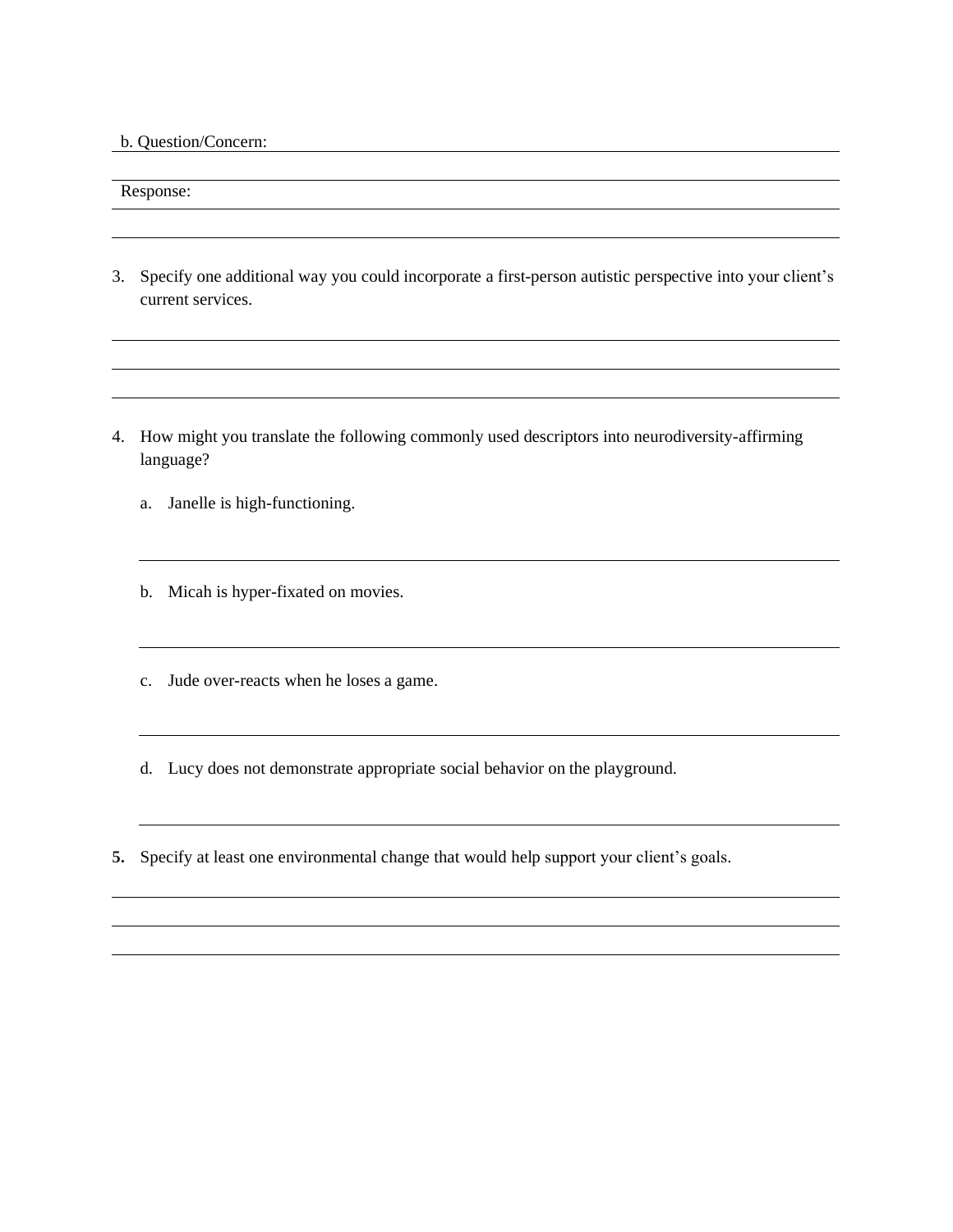#### **References**

- Actually Autistic Blogs List. (2022, February 20). Retrieved from <https://anautismobserver.wordpress.com/>
- Adams-Spink, G. (2011, November 7). Social Model Animation. Retrieved from <https://www.youtube.com/watch?v=9s3NZaLhcc4>
- Angulo-Jimenez, H., & DeThorne, L. (2019). Narratives About autism: An analysis of YouTube videos by individuals who self-identify as autistic. *American Journal of Speech-Language Pathology, 28*, 569-590.
- ASAN. (2021). *For whose benefit? Evidence, ethics, and effectiveness in autism interventions* [White paper]. https://autisticadvocacy.org/wp-content/uploads/2021/12/ACWP-Ethics-of-Intervention.pdf
- Blume, H. (1998, September). Neurodiversity: On the neurological underpinnings of geekdom. *The Atlantic.* https://www.theatlantic.com/magazine/archive/1998/09/neurodiversity/305909/
- Botha, M., & Frost, D. M. (2020). Extending the minority stress model to understand mental health problems experienced by the autistic population. *Society and Mental Health, 10*(1). DOI: 10.1177/2156869318804297
- Bottema-Beutel, K., Kapp, S. K., Lester, J. N., Sasson, N. J., & Hand, B. N. (2021). Avoiding ableist language: Suggestions for autism researchers. *Autism in Adulthood*, *3(*1). DOI: 10.1089/aut.2020.0014
- Bulluss, E., & Sesterka, A. (2020, June 10). Reframing professional language around autism: Reflecting on our use of language in professional contexts. *Psychology Today*. https://www.psychologytoday.com/au/blog/insights-about-autism/202006/reframingprofessionallanguage-around-autism
- Bulluss, E., & Sesterka, A. (2020, June 11). Reframing professional language around autism in practice: A practical guide to using respectful language in the professional context. *Psychology Today*. https://www.psychologytoday.com/au/blog/insights-aboutautism/202006/reframing-professionallanguage-around-autismin-practice
- DeThorne, L.S. & Searsmith, K. (2020). Autism and neurodiversity: Addressing concerns and offering implications for the school-based speech-language pathologist*. Perspectives of the ASHA Special Interest Groups*, 6(1), 184–190. DOI: 10.1044/2020\_PERSP-20-00188
- Harrington, C., & Foster, M. (2013). Engaging young people with autism spectrum disorder in research interviews. *British Journal of Learning Disabilities, 42*(2), 153–161.
- Donaldson, A. L., Krejcha, K., & McMillin, A. (2017) A strengths-based approach to autism: Neurodiversity and partnering with the autism community. *Perspectives of the ASHA Special Interest Groups, 2*(1), 56–68.
- Dudley-Marley, C., & Paugh, P. (2010). Confronting the Discourse of Deficiencies. *Disability Studies Quarterly, 30*(2). https://dsq-sds.org/article/view/1241/1285
- Farley, M. Cottle, K. J., Bilder, D., Viskochil, J., Coon, H., & McMahon, W. (2018). Mid-life social outcomes for a population-based sample of adults with ASD. *Autism Research, 11*(1), 142–152.
- Higashida, N. (2013). *The reason I jump: One boy's voice from the silence of autism* (D. Mitchell & K. Yoshida, trans.). Random House.
- King, R. (2014, November 21). How autism freed me to be myself. TEDMED 2014. https://www.ted.com/talks/rosie\_king\_how\_autism\_freed\_me\_to\_be\_myself?language=en
- Pahla, S. (2017, November 21). Women & autism. Toward a better understanding (L. Silva, trans.). TEDxMünster. https://www.youtube.com/watch?v=\_MA7o6FgPRU
- Prizant, B. M., & Fields-Meyer, T. (2016). *Uniquely human: A different way of seeing autism.* Souvenir Press.
- Schaber, A. (n.d.). Neurowonderful: Ask an autistic [YouTube Channel]. Retrieved from https://www.youtube.com/user/neurowonderful/videos